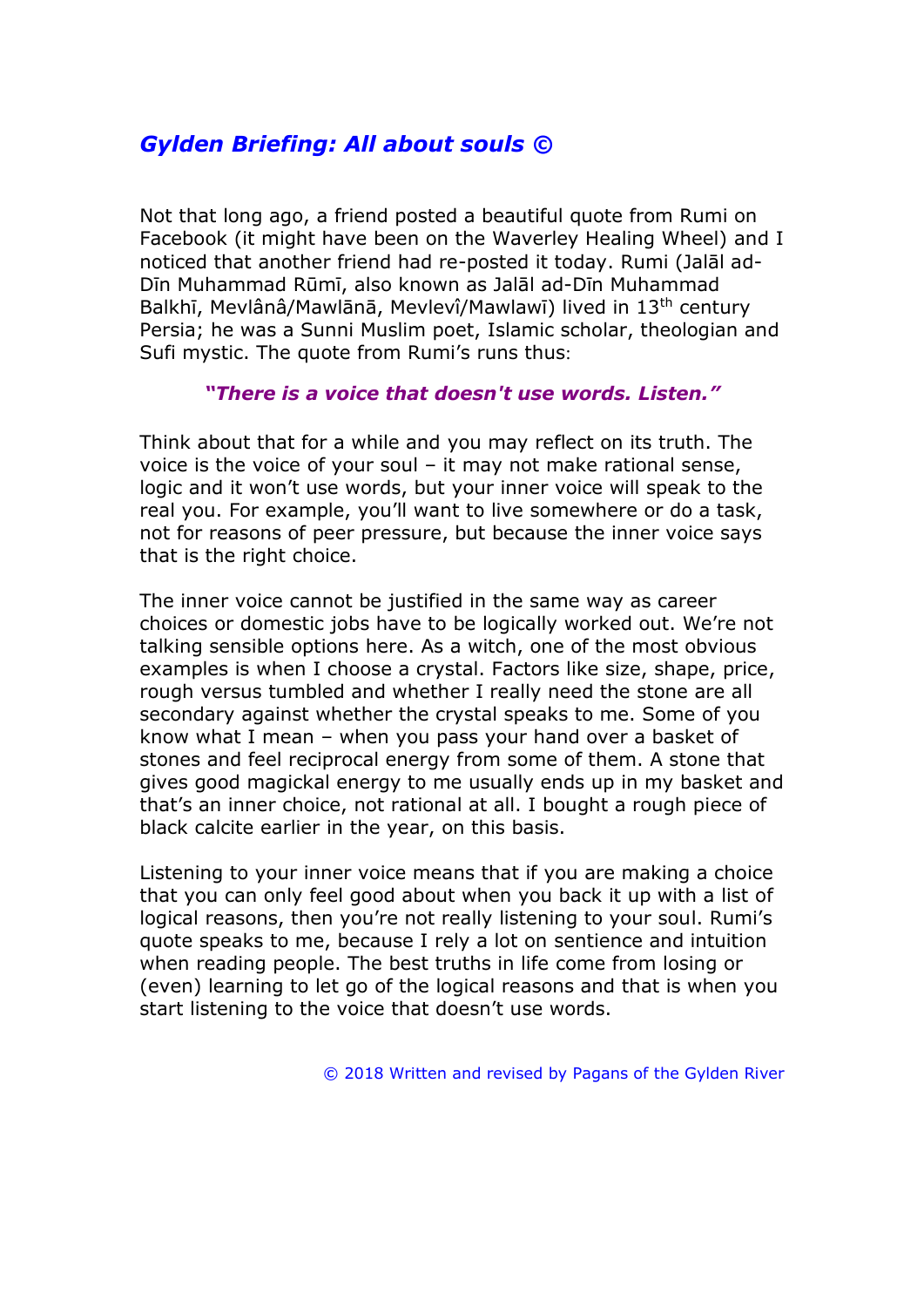## **Soul loss**

So, the first thing to ask here is what we mean by soul loss. It is comparatively new to our society, but not to indigenous cultures, who have known about soul loss for millennia. It's difficult to try a definition, but it's a condition where a soul is broken or injured, as a result of a traumatic experience, an intense shock to mind and body or dissociation. We're not talking Lord Voldemort and his many horcruxes here, but a real psychological and spiritual problem. In this context, the soul means our consciousness, inner voice or an intense core of energy within us.

A soul loss means that part of our soul splits away or hides so that we become less than a whole person, eg a trauma may become hidden or repressed within our psyche. Sometimes, this imbalance may persist for years and can only be resolved via therapy or soul healing. And the first indications that we're suffering from soul loss might manifest as fatigue, depression, anxiety, unexplained aches or pains and weakness.

Let's take an example of soul loss. A young child is molested or abused at home. In order to cope with this horrible experience, the child escapes by dissociating or detaching him or her from the intense trauma. During this protective process, the child creates various different personalities within themselves as a defence mechanism. This defence is known as *dissociative identity disorder*, but could be seen as soul loss in tribal cultures too. However, there are other general dis-eases of soul loss:

- ➢ Addictions
- ➢ Eating disorders
- ➢ Identity disorders
- ➢ PTSD
- ➢ Depression
- ➢ Narcissism
- ➢ Low self-esteem
- ➢ Adjustment disorders.

Sometimes, you may hear the phrase that a person is a *lost soul*, ie the trauma or cause has become so destructive that the person has a toxic effect on those around them. So, what are the key, common symptoms of soul loss?

© 2018 Written and revised by Pagans of the Gylden River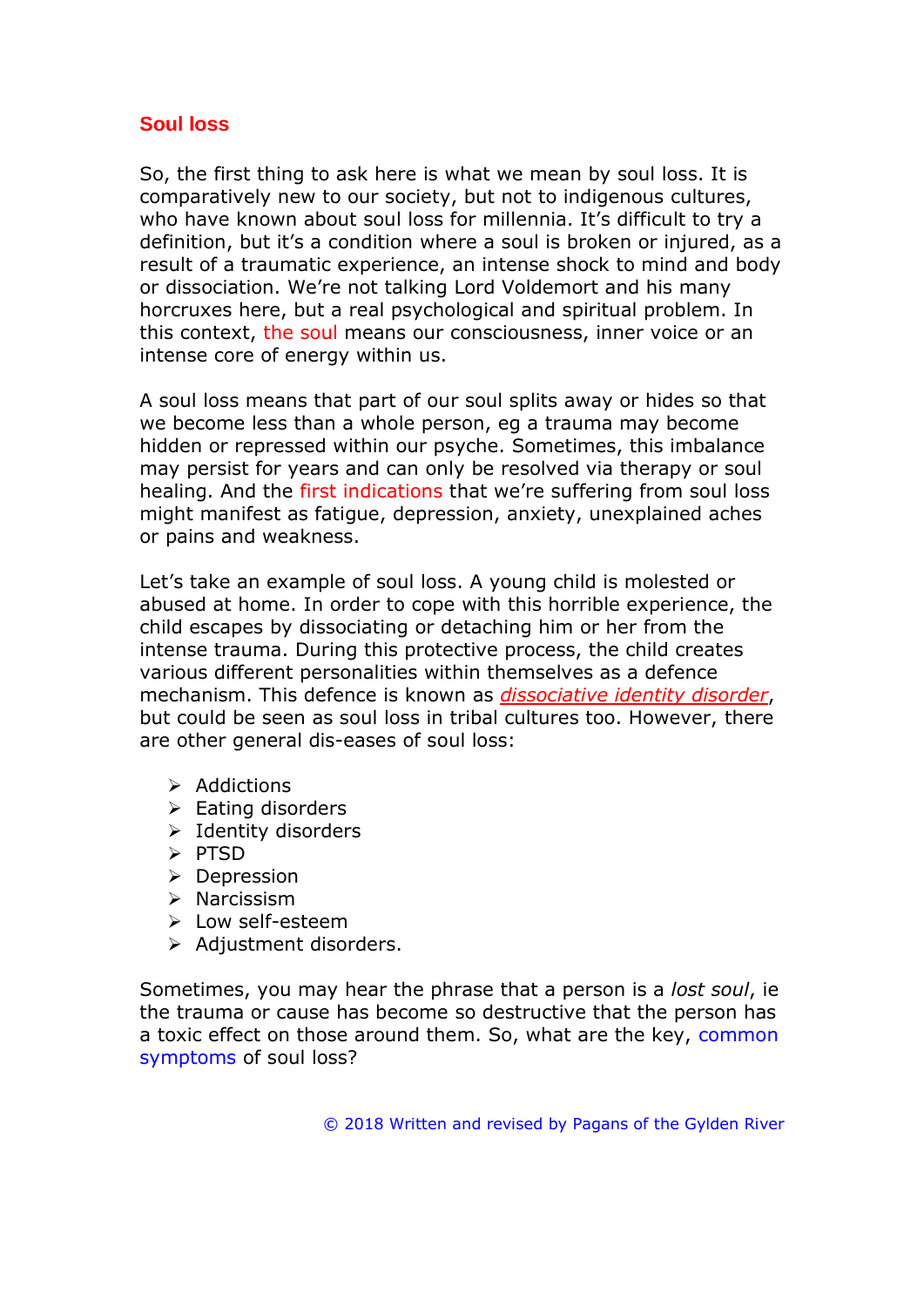- i. Memories and parts of your life have been blocked out.
- ii. You experience strong periods of depression.
- iii. Parts within you feel missing or broken.
- iv. You experience a general numbness to life.
- v. You are beset with constant feelings of fear or anxiety.
- vi. You experience long periods of insomnia.
- vii. You feel lost or incomplete.
- viii. Your personality changes after a shock or trauma.
- ix. You feel stuck or incapable of overcoming a certain life event.
- x. You feel disappointed with life, ie no purpose/meaning.
- xi. You feel as though there are multiple selves within you.
- xii. You try to escape by using alcohol, smoking or drugs.
- xiii. You try to escape by excessive gaming or television.
- xiv. You develop alter egos via cosplay or virtual realities.
- xv. You indulge in binges of sex, films or overwork.
- xvi. You feel unworthy of being loved.
- xvii. You constantly feel mentally/physically fatigued.
- xviii. You long for wholeness and a sense of belonging.

There are ways to cure soul loss and finding wholeness again, eg by encouraging self-belief, balance and self-love. Recognising and discarding some of the escape mechanisms are also vital to the recovery process. Here are some good recovery measures.

- 1. Soul loss cannot be resolved by electronic gadgets or computer gaming (ie escaping to alternate realities).
- 2. Some of the effects can be decreased via changes to diet, exercise and nutrition.
- 3. Some magickal remedies may be available via seeking your soul mate (see below) or finding a guardian angel.
- 4. Meditation or spirit journeying (under supervision, if not done before) to ask for help in restoring your soul to full vitality.

## **Soul mates**

Before examining this topic, I should say that I have a spell that serves to attract a soul mate. That said, it is a very powerful magick and is a binding spell and so, for those reasons, I'm not going to set it down here. However, there are a few experienced witches in the Gylden River area who may be able to help you, if you have any other questions on this matter – just send us a query.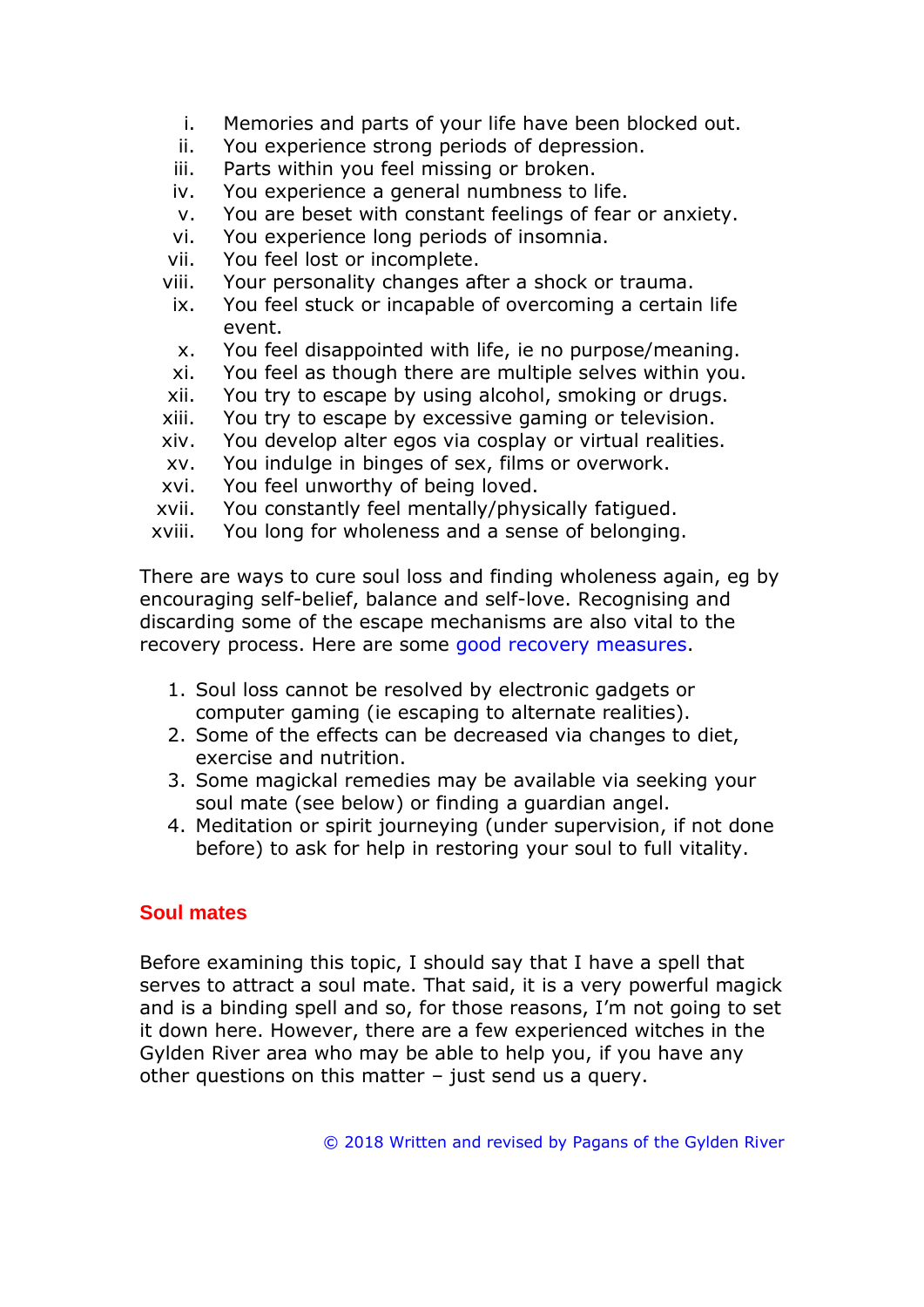What then is a soul mate? Well, the first thing to say is that a soul mate is not the same person as your life partner, ie marriage or live-in partner. The American writer, Richard Bach, described a soul mate as "*someone who has locks that fit our keys, and keys to fit our locks. When we feel safe enough to open the locks, our truest selves step out and we can be completely and honestly who we are.*"

A soul mate is someone who can truly open your locks, not in a sexual sense, but in a spiritual sense. A life partner fits with you on a physical, moral and sensible level. That person is here with you for this life-time as a supporter and companion, but there's an integral problem, as he or she doesn't speak to your soul.

Only your soul mate makes you feel entirely complete and enriched, outside of sexual, family, domestic or other areas of your life. Many people opt to stay in life partner relationships, because society demands sensible (normal) behaviour of families, careers, etc or because most people are afraid of living their lives alone. With a soul mate, you are never alone, because he or she knows what you want and, almost with a low-grade telepathy, when you need some reassurance.

Many marriage guidance counsellors or psychologists see this dilemma, ie from couples who married their childhood loves to retired people who struggle with commitment. Most of us fall somewhere between these two extremes: we experience several relationships before finding the person we believe to be our perfect pairing. Doesn't matter if you're currently married, in a relationship or thinking about entering a relationship with a new love interest, it is crucial that you know what role this person will play in your life.

After all, there's no avoiding the inevitable, uncomfortable question we must ask ourselves: is this the person I was bound by destiny to share my life with? Or did I settle too quickly into a relationship with someone who can never complete me on the spiritual level? The list shows some of the characteristics of a bond between soul mates.

1. If someone is your soul mate, chances are that he or she has been present in your past life-times. You might suddenly and briefly experience flashbacks of your soul mate. You might even feel an odd sense of déjà vu, as if the moment in time has already taken place, perhaps a long time ago, perhaps in a different setting – at first, though, there will be an instant of recognition between your souls.